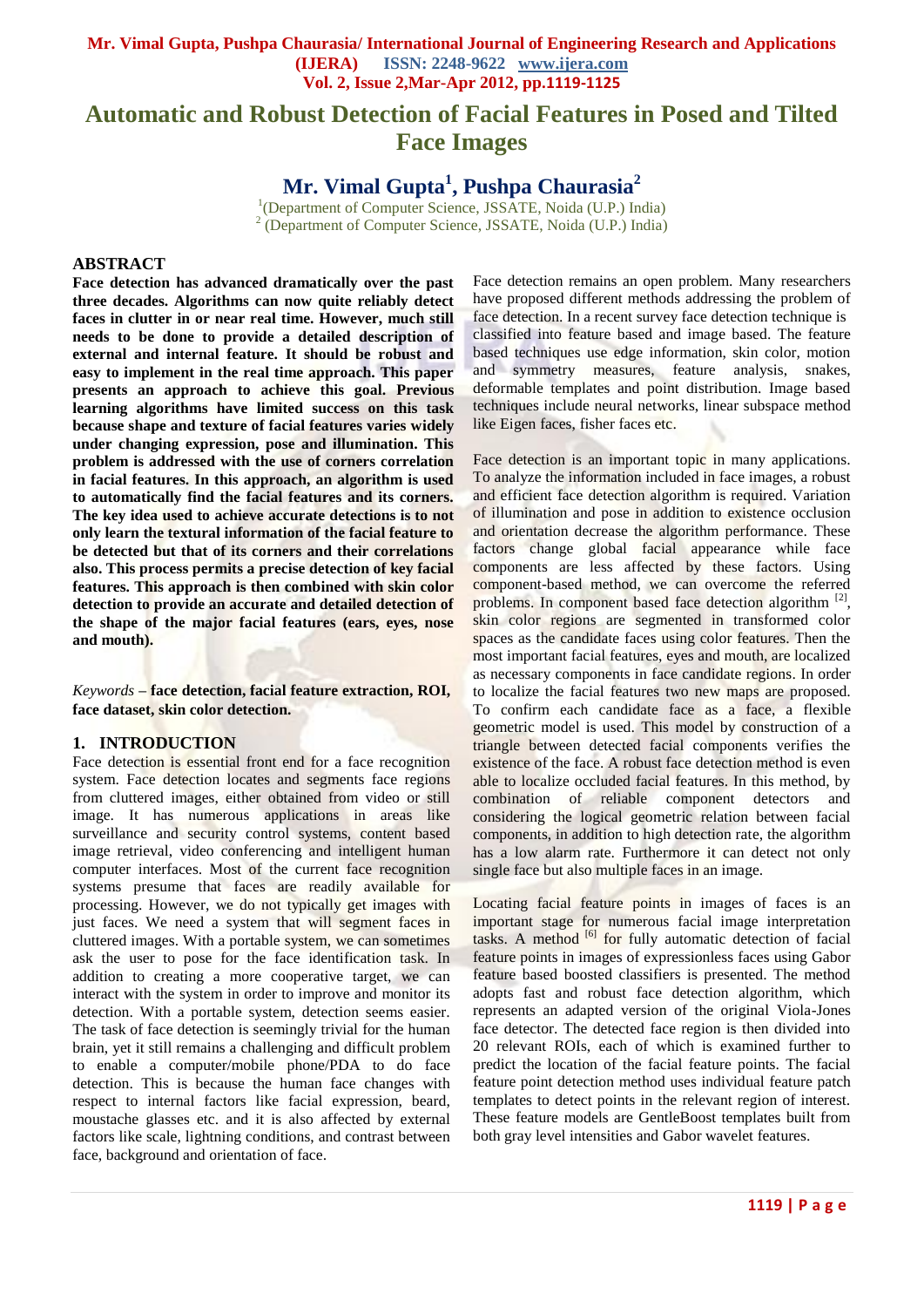Face detection algorithm can now quite reliably detect faces in clutter in or near real time. However, much still needs to be done to provide an accurate and detailed description of external and internal features.



Fig. 1: Proposed facial feature detection method

The problem of face detection in still images is more challenging and difficult when compared to the problem of face detection in video since emotion information can lead to probable regions where face could be located.

To achieve this goal we propose here a robust, highly accurate method for detecting 6 facial features in digital color images. An automatic detection method is based on image skin regions, therefore a skin-based segmentation of RGB images is provided first. Then, we decide for each skin region if it represents a human face or not, using a set of face images, an edge detection process, and a thresholdbased method. Facial features match values is obtained using the proposed method.

The remainder of this paper is organized as follows. In Section 2 we describe the steps of our proposed facial feature detection approach. Section 3 describes the facial feature extraction methods which describes about our proposed algorithm for facial feature detection of frontal face images and posed and tilted face images using "skin color detection" and "Harris and Shi & Tomasi's" algorithm in "Geometrical shapes of facial features". The tested results of some of the face database (MIT- CBCL face dataset)<sup>[16]</sup> images are shown in Section 4. Finally conclusion is described in section 5.

## **2. AUTOMATIC FACIAL FEATURE DETECTION APPROACH**

In this paper, the most effective approach to facial feature detection is found to be a coarse-to-fine approach. This effectively splits the problem into two stages: 1) Locate the face using a face detector. 2) Find facial features within the region indicated by the face detector.

In stage 1, skin color detection method is implemented and tested. The region supplied by best performing face detector is then taken as the starting point for testing algorithms in stage 2.

To solve stage 2 and find features given a face region, a simple approach Harris and Shi & Tomasi feature extraction method is used.

## **2.1 Facial Feature Detection Algorithm**

The procedure of our proposed algorithm for face detection and face extraction is shown in (fig. 1). The algorithm includes two major modules: 1) localizing human face by using skin color segmentation, 2) verifying the regions as human faces by using geometric relations between detected facial features. At first, take an input image and apply arithmetic operations, an image get thresholded and the RGB color space is segmented in the Lab color space. The face is detected using a skin color detection method. Now, apply Harris and Shi-Tomasi corner detection method on detected face region to divide it in 6 relevant ROIs with the help of geometrical shapes of facial features to extract the different features of a face. Transformation and binarization of an image is performed to get the facial features (eyes, mouth, nose and ears).

#### **2.2 Detecting Regions of Interest**

The next step in the automatic facial feature detection is to determine Region of Interest (ROI) for each facial feature, that is, to define more or less a large region (fig.  $2(a)$ ) which contains the facial features that we want to detect. To achieve this we apply a fully automated method which determines the ROIs within the face region.

The nose, ears, eyes and mouth detection is achieved as follows. First, we divide the face region horizontally and vertically into two parts: the upper face region containing the eyes and the lower face region containing mouth. Since the face detector used is highly accurate and the detected face region is always extracted in the same way regarding the relative size and position of the face box, it is sufficient, for the first step, to roughly divide the face region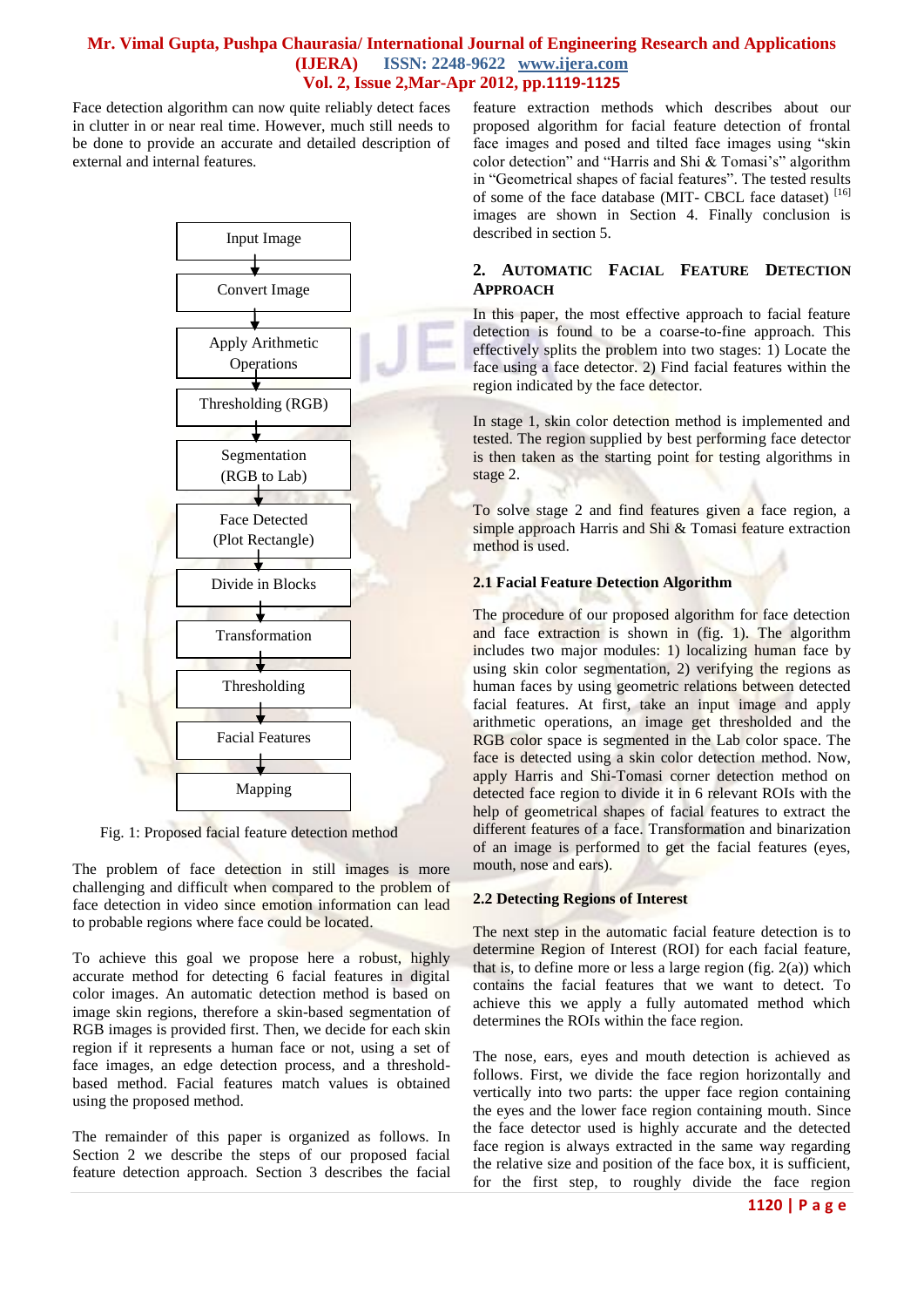horizontally and vertically in two halves (fig. 2(b)). Again it is sub-divided into six relevant ROIs to extract each facial feature.



Fig. 2: (a) ROI image of the face. (b) Dividing the face into blocks.

#### **2.3 Skin Color Detection Method**

Skin detection  $[14]$  is a very popular and useful technique for detecting and tracking human-body parts. It receives much attention mainly because of its wide range of applications such as, face detection and tracking, naked people detection, hand detection and tracking, people retrieval in databases and internet, etc. The main goal of skin color detection or classification is to build a decision rule that will discriminate between skin and non-skin pixels. Identifying skin colored pixels involves finding the range of values for which most skin pixels would fall in a given color space. In general, a good skin color model must have a high detection rate and a low false positive rate. That is, it must detect most skin pixels while minimizing the amount of non-skin pixels classified as skin. Commonly used skin detection algorithms can detect skin regions accurately.

#### **2.3.1 Color Models for Skin Color Detection**

The study on skin color classification has gained increasing attention in recent years due to the active research in content-based image representation. For instance, the ability to locate image object as a face can be exploited for image coding, editing, indexing or other user interactivity purposes. Moreover, face localization also provides a good stepping stone in facial expression studies. It would be fair to say that the most popular algorithm to face localization is the use of color information, whereby estimating areas with skin color is often the first vital step of such strategy. Hence, skin color classification has become an important task. Much of the research in skin color based face localization and detection is based on RGB, YCbCr and HSI color spaces. In this section the RGB color space is being described which is used further.

#### **2.3.2 RGB Color space**

RGB is a color space originated from CRT (or similar) display applications, when it was convenient to describe color as a combination of three coloured rays (red, green and blue). It is one of the most widely used color spaces for processing and storing of digital image data. However, high correlation between channels, significant perceptual nonuniformity, mixing of chrominance and luminance data make RGB not a very favourable choice for color analysis and color- based recognition algorithms. (Fig. 3) shows the general color model for RGB color space.



Fig. 3: General Color Model- RGB

## **3. FACIAL FEATURE EXTRACTION ALGORITHM**

Facial feature points are generally referred to as facial salient points such as the corners of the eyes, corners of the

$$
R = \det M - k(\text{trace } M)^2
$$

$$
\det M = \lambda_1 \lambda_2
$$

$$
\text{trace } M = \lambda_1 + \lambda_2
$$

eyebrows, corners and outer mid points of the lips, corners of the nostrils, tip of the nose, and tip of the chin. Transforming the input data into the set of features is called feature extraction. If the features extracted are carefully chosen it is expected that the features set will extract the relevant information from the input data in order to perform the desired task using this reduced representation instead of the full size input.

#### **3.1 Harris Corner Detector**

The Harris corner detector is a mathematical operator that finds features in an image. It is simple to compute, and is fast enough to work on computers. Also, it is popular because it is rotation, scale and illumination variation independent.

The "score" calculated for each pixel in the [Harris Corner](http://www.aishack.in/2010/04/harris-corner-detector/)  [Detector](http://www.aishack.in/2010/04/harris-corner-detector/) is based on the two eigen values of a matrix. The expression to calculate it is not arbitrary, but based on observations of how the expression varies with different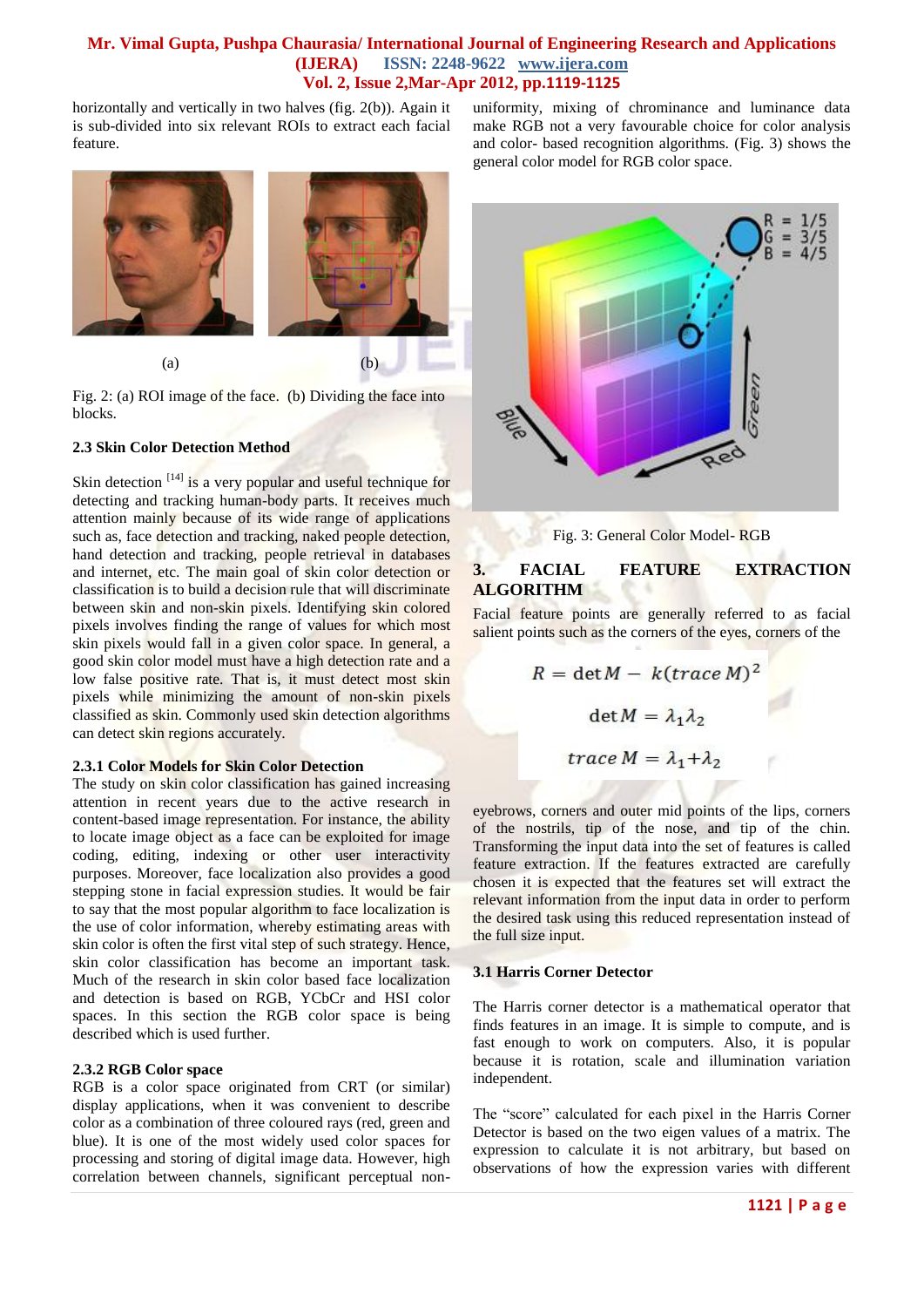eigen values. Here's a graphical explanation of how it is done.



Fig. 4: Graph for Harris corner detector

The (fig. 4) describes the graph for Harris corner detector (a combined corner and edge detector, Harris and Stephens, 1988). Here, alpha and beta are the two eigen values.

- Both eigen values are small, then the pixel is "flat" (the white region)
- One eigen value is large, and the other is small, then the pixel is an edge (the gray region)
- Both eigen values are large, then the pixel is a corner (the crossed region)

The (fig.4) also show contours for the score function. On selecting a proper value, we get positive values in the corner region and negative values everywhere else. And thus, the expression for calculating score for each pixel was created.

Improvements: Later on, in 1994, Shi and Tomasi<sup>[9]</sup> came up with a better corner detection scheme. Their works involved only minor changes in the Harris corner detector, but were able to produce better results in corner detection.

## **3.2 Shi-Tomasi Corner Detector**

The Shi-Tomasi corner detector is based entirely on the [Harris corner detector.](http://www.aishack.in/2010/04/harris-corner-detector/) However, one slight variation in a "selection criteria" made this detector much better than the original. It works quite well where even the Harris corner detector fails. So here is the minor change that Shi and Tomasi did to the original Harris corner detector.

**The change:** The Harris corner detector has a corner selection criterion. A score is calculated for each pixel, and if the score is above a certain value, the pixel is marked as a corner. The score is calculated using two eigen values. That is, we gave the two eigen values to a function. The function manipulates them, and gave back a score. Shi and Tomasi suggested that the function should be done away with. Only the eigen values should be used to check if the pixel was a corner or not. For **Shi-Tomasi**, score (R) is calculated like this:

$$
R = min(\lambda_1, \lambda_2)
$$

Shi and Tomasi demonstrated experimentally that this score criterion was much better. If R is greater than a certain predefined value, it can be marked as a corner. Thus, the effect region for a point to be a corner is something like this:



Fig. 5: Graph for Shi-Tomasi Corner Detector

In the above (fig. 5) the green region indicates both  $\lambda_1$  and  $\lambda_2$ are greater than a certain value. Thus, this region is for pixels "accepted" as corners. In the blue and gray regions, either  $\lambda_1$  or  $\lambda_2$  is less than the required minimum. In the red region, both  $\lambda_1$  and  $\lambda_2$  are less than the required minimum.

Compare the above with [a similar graph for Harris corner](http://www.aishack.in/2010/04/interesting-windows-in-the-harris-corner-detector/)  [detector.](http://www.aishack.in/2010/04/interesting-windows-in-the-harris-corner-detector/) We will see the blue and gray areas are equivalent to the "edge" areas. The red region is for "flat" areas. The green is for corners.

## **4. RESULTS**

#### **4.1 Training Dataset**

The choice of a good database is crucial for the learning step. To detect salient facial features that are robust under changing conditions, different posed and front images have been used. The facial feature detection method was trained and tested on the MIT-CBCL face dataset (fig.6) to perform the experiment, which consists of 40 color images, both male and female. Further registration of a sample image was performed. The proposed method has been trained and tested using skin color detection and Shi-Tomasi feature extraction method. We applied this method for extracting six different facial features (left eye, right eye, nose, mouth, left ear and right ear) and find features match values.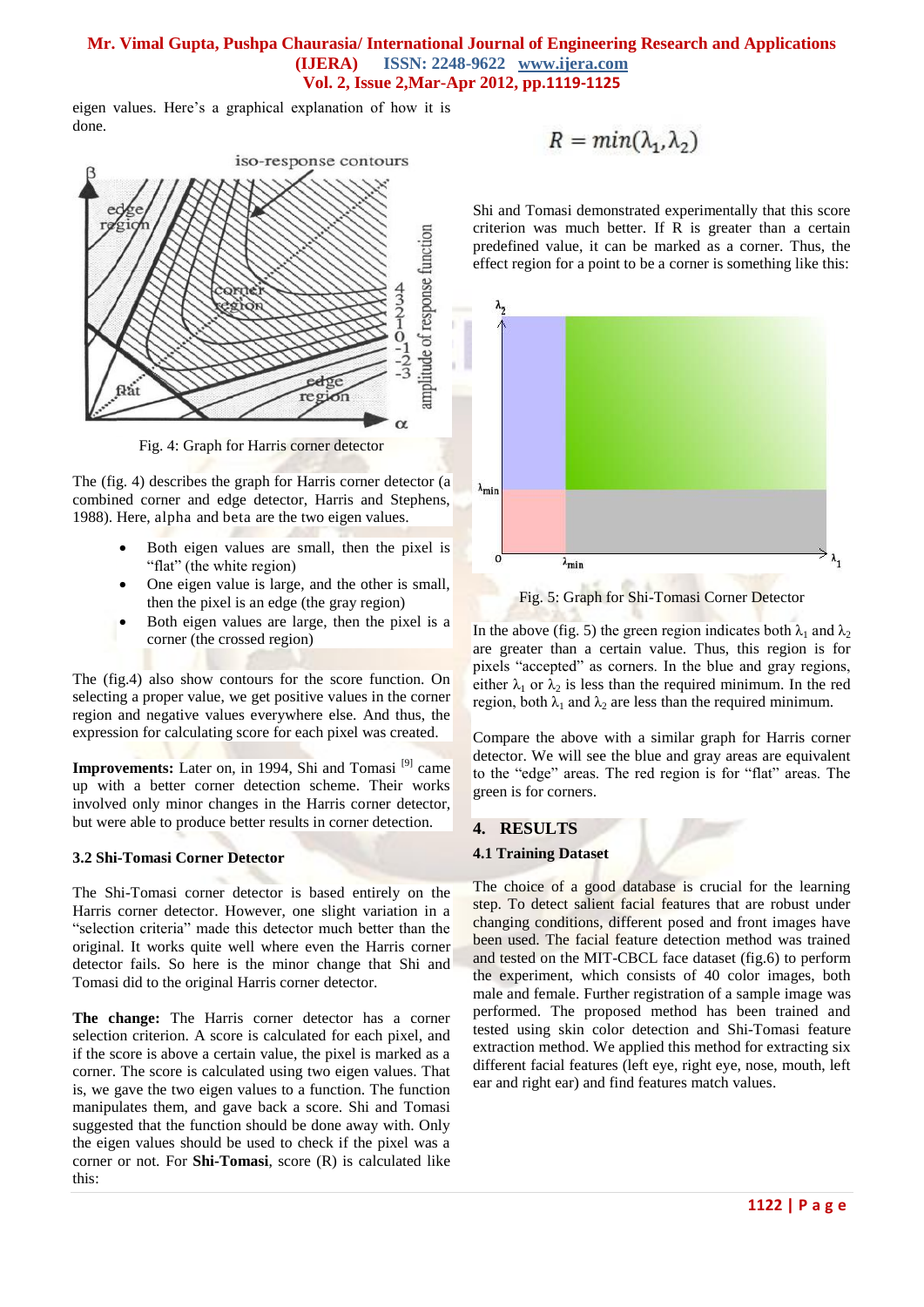

Fig. 6 MIT-CBCL face dataset

#### **4.2 Facial Features Match Values**

The proposed method has been tested on 40 different images of MIT-CBCL face dataset to give the experimental result and compared with a registered sample image to get the facial features match values.

At first, we take an input image and apply our proposed algorithm, we get the six different extracted facial features (i.e. left eye, right eye, nose, left ear, right ear and mouth) and by registering the sample image we can recognize whether image is frontal, posed and tilted face images. Secondly, registered image is compared with the same and several different images to get the facial features match value. If the features match value of an image is 1, then the image taken is the registered image and if the features match value is less than 1, then the image taken is different from the registered image.

#### **4.3 Time Complexity**

Harris and Shi-Tomasi detection method gives the better result than the Gabor feature extraction method in terms of time complexity. Performance analysis of our proposed algorithm is more accurate than the existing one.

#### **Table 1: Elapsed time (sec.) of the two approaches**

| <b>Elapsed Time (seconds)</b>  |                                              |                                    |  |  |  |  |
|--------------------------------|----------------------------------------------|------------------------------------|--|--|--|--|
| <b>Approaches</b><br>No.<br>Of | Gabor<br><b>Feature</b><br><b>Extraction</b> | <b>Harris</b><br>and<br>Shi-Tomasi |  |  |  |  |
| <b>Images</b>                  |                                              |                                    |  |  |  |  |
| <b>Image 01</b>                | 21.186249                                    | 1.881896                           |  |  |  |  |
| <b>Image 02</b>                | 17.763925                                    | 1.935010                           |  |  |  |  |
| Image 03                       | 20.924200                                    | 1.957752                           |  |  |  |  |
| <b>Image 04</b>                | 17.352001                                    | 2.057444                           |  |  |  |  |
| Image 05                       | 27.570966                                    | 1.926554                           |  |  |  |  |
| Image 06                       | 38.160432                                    | 1.967997                           |  |  |  |  |
| <b>Image 07</b>                | 17.114266                                    | 2.021782                           |  |  |  |  |
| <b>Image 08</b>                | 29.855816                                    | 1.964284                           |  |  |  |  |
| <b>Image 09</b>                | 15.567891                                    | 2.137495                           |  |  |  |  |
| <b>Image 10</b>                | 24.895421                                    | 1.832469                           |  |  |  |  |
| <b>Image 11</b>                | 17.888324                                    | 1.763287                           |  |  |  |  |
| <b>Image 12</b>                | 18.239654                                    | 1.045879                           |  |  |  |  |
| <b>Image 13</b>                | 19.673962                                    | 1.956732                           |  |  |  |  |
| <b>Image 14</b>                | 23.873209                                    | 1.647869                           |  |  |  |  |
| <b>Image 15</b>                | 27.045683                                    | 1.873894                           |  |  |  |  |
| <b>Image 16</b>                | 25.845785                                    | 1.678488                           |  |  |  |  |
| <b>Image 17</b>                | 29.564738                                    | 1.768399                           |  |  |  |  |
| <b>Image 18</b>                | 15.567389                                    | 1.783468                           |  |  |  |  |
| <b>Image 19</b>                | 28.736476                                    | 1.568996                           |  |  |  |  |
| <b>Image 20</b>                | 13.879758                                    | 1.965673                           |  |  |  |  |
| <b>Image 21</b>                | 21.737647                                    | 1.578940                           |  |  |  |  |
| Image 22                       | 17.678438                                    | 1.749807                           |  |  |  |  |
| Image 23                       | 18.488374                                    | 1.329890                           |  |  |  |  |
| Image 24                       | 26.487989                                    | 1.864689                           |  |  |  |  |
| Image 25                       | 18.786482                                    | 1.889846                           |  |  |  |  |
| <b>Image 26</b>                | 17.324979                                    | 1.688999                           |  |  |  |  |
| <b>Image 27</b>                | 13.734874                                    | 2.012789                           |  |  |  |  |
| <b>Image 28</b>                | 19.639899                                    | 1.674949                           |  |  |  |  |
| <b>Image 29</b>                | 16.897938                                    | 1.674899                           |  |  |  |  |
| <b>Image 30</b>                | 26.458939                                    | 1.974890                           |  |  |  |  |

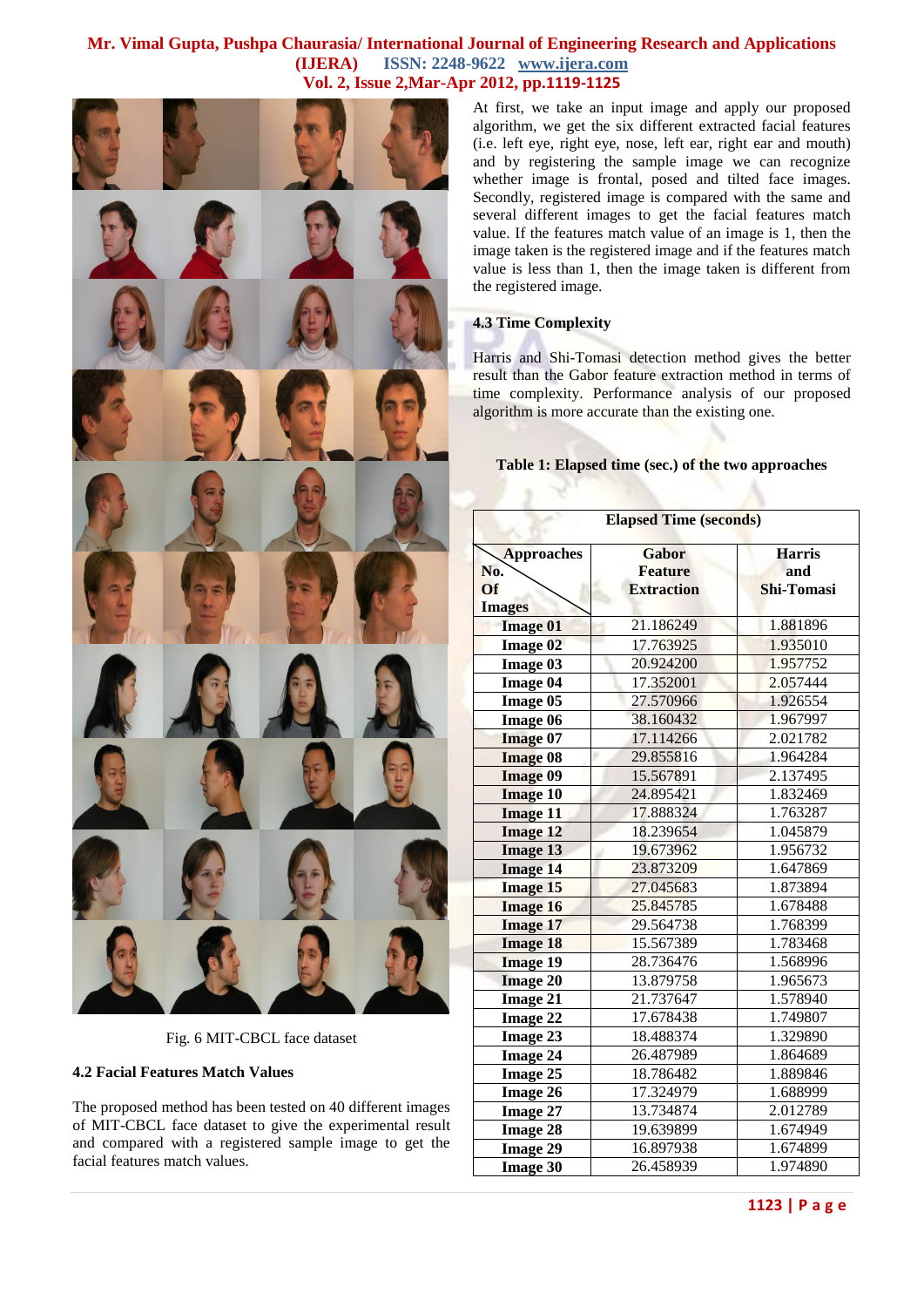| <b>Image 31</b> | 28.807489 | 1.557678 |
|-----------------|-----------|----------|
| <b>Image 32</b> | 26.589859 | 1.894090 |
| <b>Image 33</b> | 27.789492 | 1.893478 |
| <b>Image 34</b> | 19.786254 | 1.786487 |
| <b>Image 35</b> | 21.789489 | 2.345956 |
| <b>Image 36</b> | 18.898479 | 2.687788 |
| <b>Image 37</b> | 26.896329 | 1.897859 |
| <b>Image 38</b> | 23.789548 | 1.897034 |
| <b>Image 39</b> | 30.863489 | 1.365990 |
| <b>Image 40</b> | 17.867586 | 2.547658 |

The above (table 1) shows the total time taken by the two different algorithms while extracting the different facial features in color images. The two approaches are "Gabor feature extraction" and "Harris and Shi- Tomasi corner feature detector". It is clear from the above table that proposed approach achieves better detection result for posed and tilted face images, than the Gabor feature extraction to detect the faces. Gabor feature extraction method takes more time while detecting and extracting features of a face. In Gabor feature extraction method we first locate the feature points and then apply Gabor filters at each point in order to extract facial features. Neural network analysis has been used because it can localize, in space-frequency, characteristics of images and it can represent faces in different spatial resolutions and orientations. The test is performed on same images as used in proposed method to get the total time taken by the algorithm.

#### **4.4 Comparison Table**

Comparison of the existing and proposed approaches for detecting and extracting facial features on 40 different face images has been done and shown in table 2.

| <b>Feature Extraction</b>   |             |                     |              |             |                |                     |  |
|-----------------------------|-------------|---------------------|--------------|-------------|----------------|---------------------|--|
|                             | Left<br>Eye | <b>Right</b><br>Eye | <b>Mouth</b> | <b>Nose</b> | Left<br>Ear    | <b>Right</b><br>Ear |  |
| <b>Existing</b><br>Approach | Yes         | Yes                 | Yes          | Yes         | N <sub>0</sub> | N <sub>0</sub>      |  |
| <b>Proposed</b><br>Approach | Yes         | Yes                 | Yes          | Yes         | Yes            | Yes                 |  |

**Table 2: Comparison result among the two approaches**

In (table 2) comparison result among two approaches is given. In the existing approach eyes, mouth and nose are extracted but in proposed approach additional left ear and right ear is also extracted with the help of ears match values.

## **5. CONCLUSION**

This paper is all about the face detection (frontal, posed and tilted face images) by skin color detection and facial feature extraction by the Harris corner and Shi- Tomasi corner detection in "Geometrical shapes of facial features" which will be used in future recognition of the faces. Proposed approach is much accurate in terms of time complexity. The special feature of this work is the posed detection by the ear features matching values to find the ear features and determine the posed faces.

In this paper, face detection has been done by skin color and Harris and Shi- Tomasi corner features detection in still images and it can be extended in videos (moving images). It will be very useful for the fast face detection and recognition for the defence and intelligence department and the secure access of the confidential systems too.

# **REFERENCES**

- [1] Anima Majumder, L. Behera and Venkatesh K. Subramanian, 2011. Automatic and Robust Detection of Facial Features in Frontal Face Images. *UKSim 13th International Conference on Modelling and Simulation*, pp. 331-336.
- [2] Ali Athariferd and Sedigheh Ghofrani, 2011. Component Based Face Detection in Color Images. *World Applied Sciences Journal* 13(4), pp. 847-857.
- [3] B. Xiang and X. Cheng, 2010. Eye detection based on improved ad AdaBoost algorithm. *IEEE 2nd International Conference on Signal Processing Systems (ICSPS)*, *vol. 2*, pp. 617-620.
- [4] Bernd Heisele Thomas Serre Massimiliano Pontil Tomaso Poggio, Component-based Face Detection. *Center for Biological and Computational Learning, M.I.T., Cambridge, MA, USA,* pp. 1-6.
- [5] D. Alexiadis, V. Syrris, A. Papastergiou, A. Hatzigaidas, L. Mariuta, 2010. A New Face Database and Evaluation of Face Recognition Techniques. *Latest Trends on Systems (Volume II),* pp. 290-295.
- [6] D. Vukadinovic and M. Pantic, 2006. Fully Automatic Facial Feature Point Detection using Gabor Feature based Boosted Classifiers. *Systems, Man and Cybernetics, 2005 IEEE International Conference on*, *vol. 2.* IEEE, pp. 1692–1698.
- [7] Fattah Alizadeh, Saeed Nalousi and Chiman Savari, 2011. Face Detection in Color Images using Color Features of Skin. *World Academy of Science, Engineering and Technology 76,* pp. 223-229.
- [8] J. Hannuksela, 2003. Facial feature based head tracking and pose estimation. *Department of Electrical and Information Engineering, University of Oulu, Oulu, Finland*, pp. 1-60.
- [9] J. Shi and C. Tomasi, 1994. Good Features to track. *Computer Vision and Pattern Recognition, in Proceedings CVPR'94 IEEE Computer Society Conference on*. IEEE, 2002, pp. 593–600.